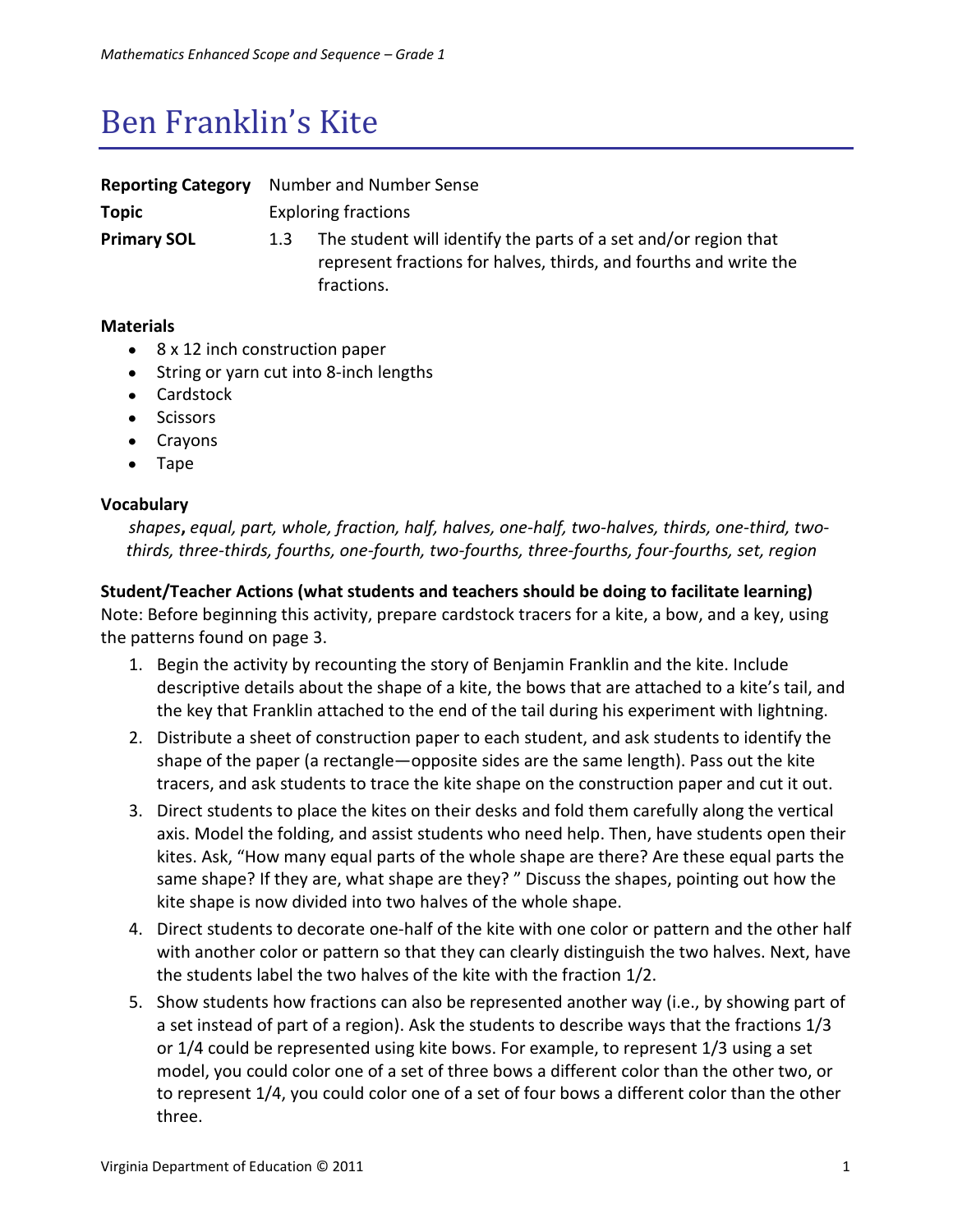- 6. Provide 8-inch pieces of string or yarn, construction paper scraps of one color, crayons, tape, and cardstock tracers of a kite bow and a key. Direct students to trace and cut out three or four bows, depending on the fraction they want to represent: 1/3 or 1/4. Also, have them trace and cut out a key. Instruct students to color one of their bows on both sides a bright color that contrasts with the color of the construction paper. Also, have them write on both sides of the colored bow the fraction that bow represents: 1/3 or 1/4.
- 7. Guide students in taping their bows to the string at two-inch intervals and the key to one end of the string. Then, have them tape the other end of the string to the bottom tip of the kite. Hang the kites in the classroom or hallway to represent the fractions 1/2, 1/3, and 1/4.

#### **Assessment**

- $\bullet$ **Questions**
	- $\circ$  "When you made your kite, you showed two different fractions in two different ways. How did you show one-half? What fraction is represented by your bows?"
	- $\circ$  "How can you fold a sheet of construction paper to represent one-half? How can you fold another sheet of paper to show one-fourth? Which is larger, one-half or one-fourth? How do you know?"
- **Journal/Writing Prompts**
	- $\circ$  "Draw and tell how you created two different fractions with your kite. Make sure you label your picture to show the fractions you made."
	- $\circ$  "Tell how the fraction showing one-half of the kite and the fraction showing onethird or one-fourth of the bows are alike and different."
- **Other**
	- $\circ$  Analyze student questions and observations, either verbal or written, as a means of assessing student learning. Can each student identify, represent, and write the fractions correctly?

#### **Extensions and Connections (for all students)**

- Set up a math center in which students can create shapes from clay with cookie cutters and  $\bullet$ then cut these shapes into halves, thirds, and fourths with craft sticks.
- Have students glue a picture of Benjamin Franklin in the center of their kites with the labels, "Statesman," "Inventor," "Scientist," "Writer," around the picture.
- Have students create kites whose bows represent yet more fractions, such as 2/4 (two red bows out of four) or 3/3 (three bows of one color).
- Distribute copies of the charts found on pages 4 and 5, and discuss how each fraction is  $\bullet$ represented in two ways—by part of a region and by part of a set. Ask what is represented by a fraction whose upper and lower numbers are the same: 2/2, 3/3, 4/4 (a whole). Post large copies of these charts for students to reference.

#### **Strategies for Differentiation**

- $\bullet$  Allow students to explore ways to represent the fractions 1/2, 1/3, and 1/4, using concrete objects such as pattern blocks, linking cubes, or two-colored counters.
- Allow students to use fraction cards to match to given region models and set models.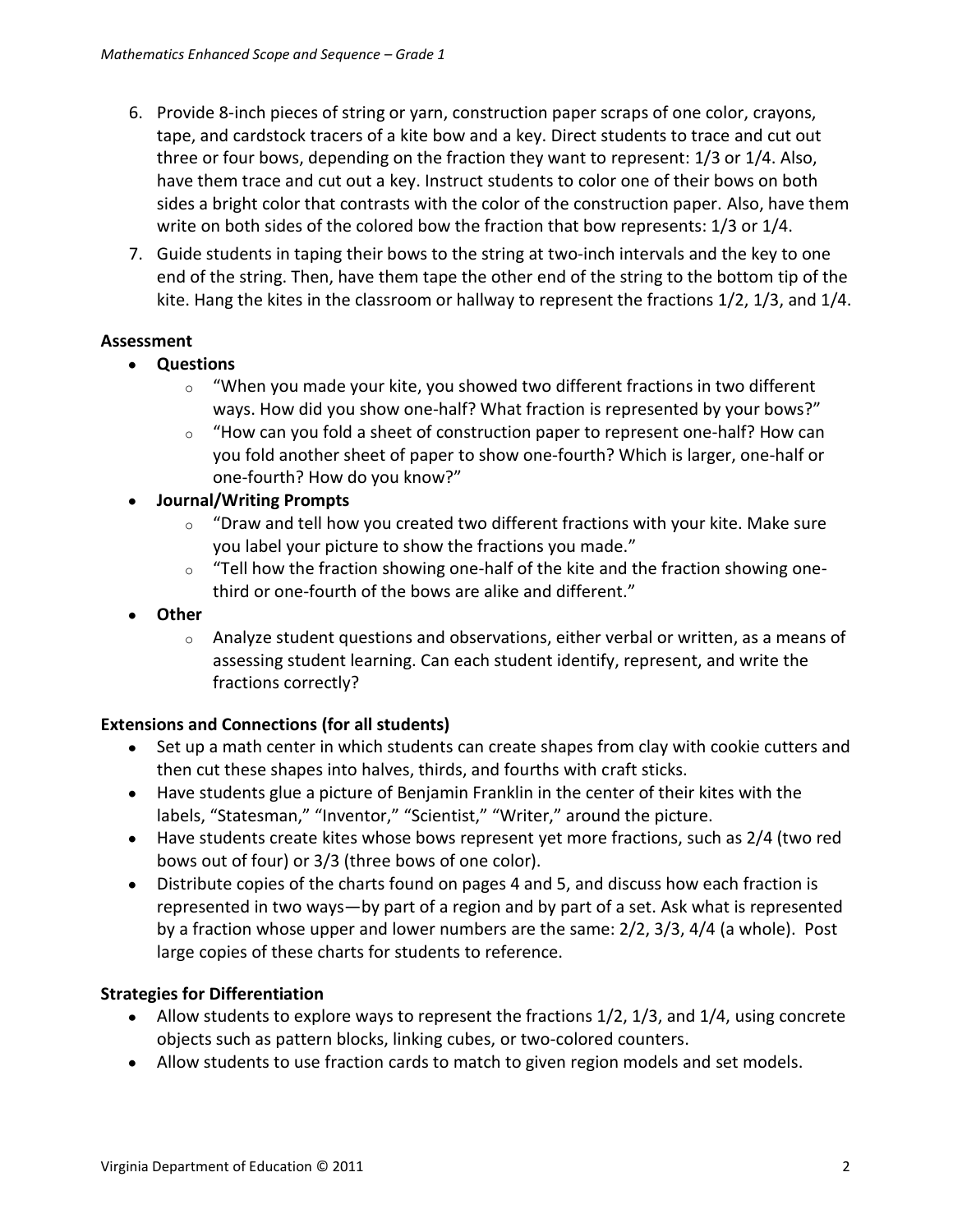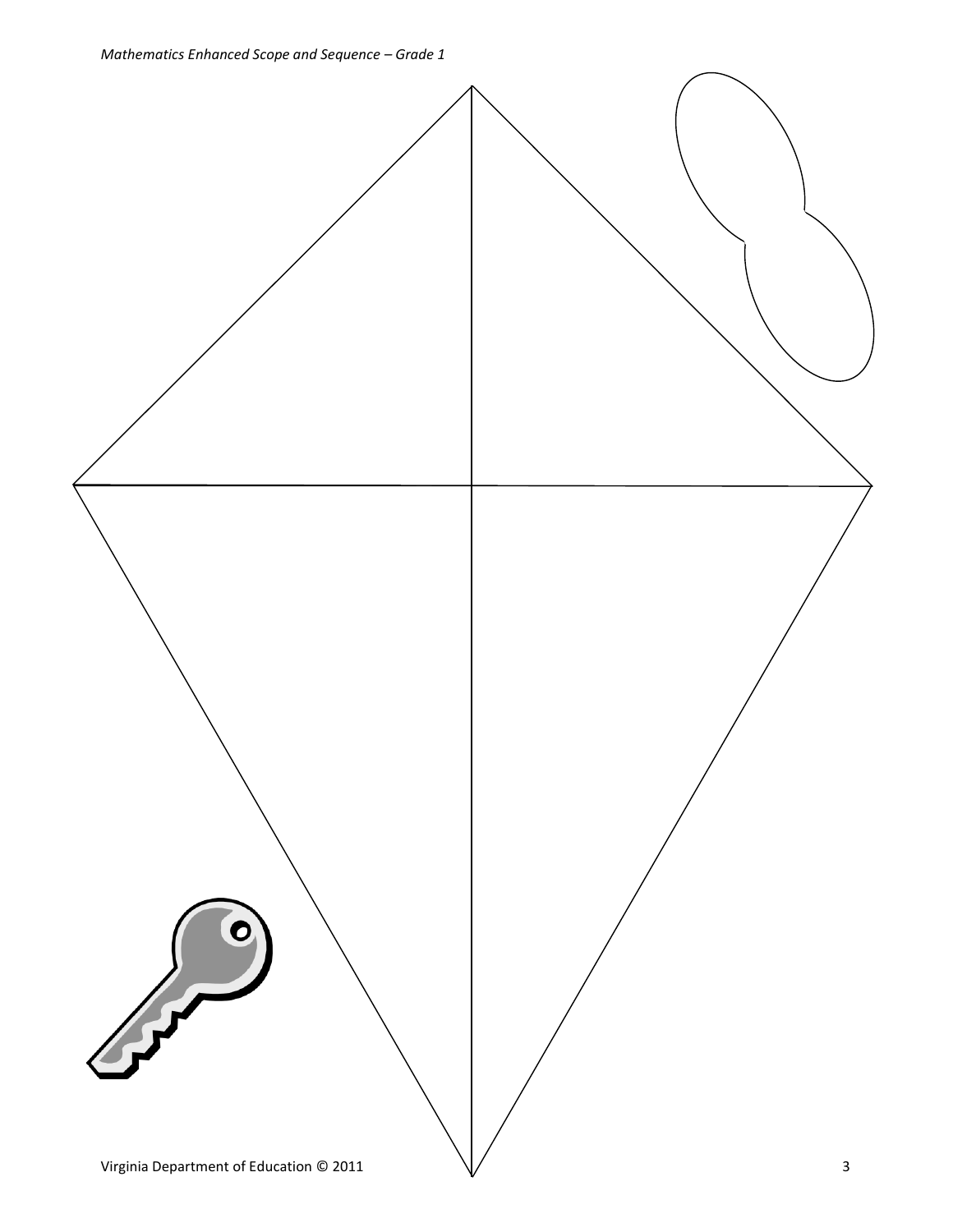# **Halves**  $\frac{1}{2}$ Ů  $rac{2}{2}$

# **Thirds**